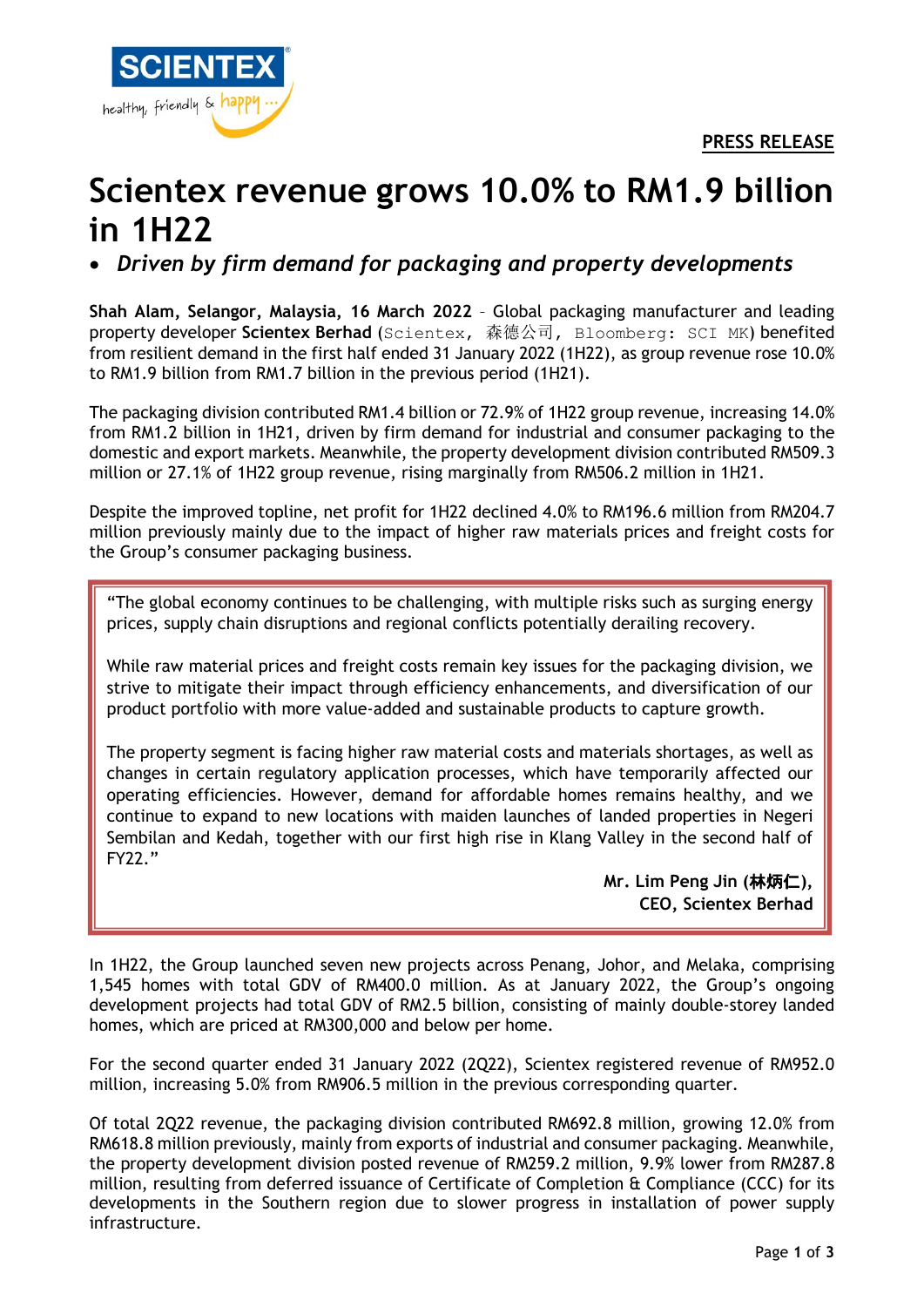

Net profit for 2Q22 declined to RM93.7 million as opposed to RM112.2 million a year ago, due to higher raw material and freight cost faced by the packaging division and deferment of CCC issuance in certain developments.

On prospects, Lim commented that the reopening of businesses and improving economic activity in Malaysia and internationally augurs well for the Group.

"We have seen stable demand for our packaging products and will continue to expand capacity in areas of competitive strengths, as well as pursue innovation across several categories to further reinforce our market position. This includes continued development of a wider range of sustainable packaging solutions to meet increasing demand especially among consumer brands."

"As part of our long-term strategies, we are also enhancing our business continuity plans to reduce risks of operational disruptions, and secure the trust of our global customers who depend on our supply chain commitments."

"Meantime, we look forward to meeting the vast requirements for affordable homes, on the back of a gradually recovering economy and high vaccination rates of the population. Our landbanking efforts in recent years have positioned us well to capitalise on post-pandemic economic rebound, while we are also leveraging the use of digital platforms to boost sales and marketing effectiveness."

---End---